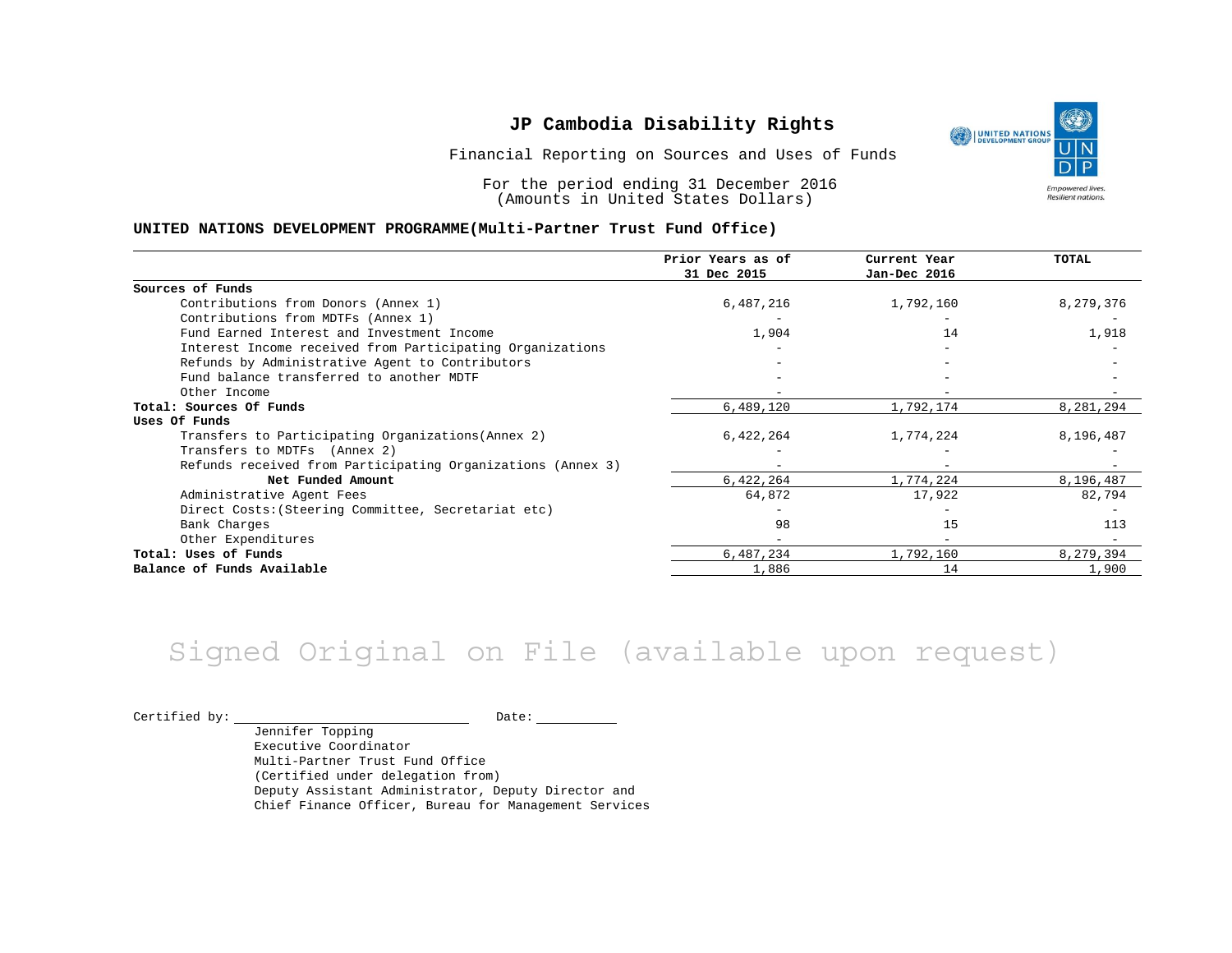

Financial Reporting on Sources and Uses of Funds

For the period ending 31 December 2016 (Amounts in United States Dollars)

### **UNITED NATIONS DEVELOPMENT PROGRAMME(Multi-Partner Trust Fund Office)**

**Annex - 1: Contributions**

|                                | Prior Years as of<br>31 Dec 2015 | Current Year<br>Jan-Dec 2016 | TOTAL     |
|--------------------------------|----------------------------------|------------------------------|-----------|
|                                |                                  |                              |           |
| From Contributors              |                                  |                              |           |
| Australian Agency for Int'l De | 1,634,079                        | $\qquad \qquad \blacksquare$ | 1,634,079 |
| GOVERNMENT OF AUSTRALIA        | 4,853,137                        | 1,792,160                    | 6,645,297 |
| Total: Contributions           | 6,487,216                        | 1,792,160                    | 8,279,376 |

# Signed Original on File (available upon request)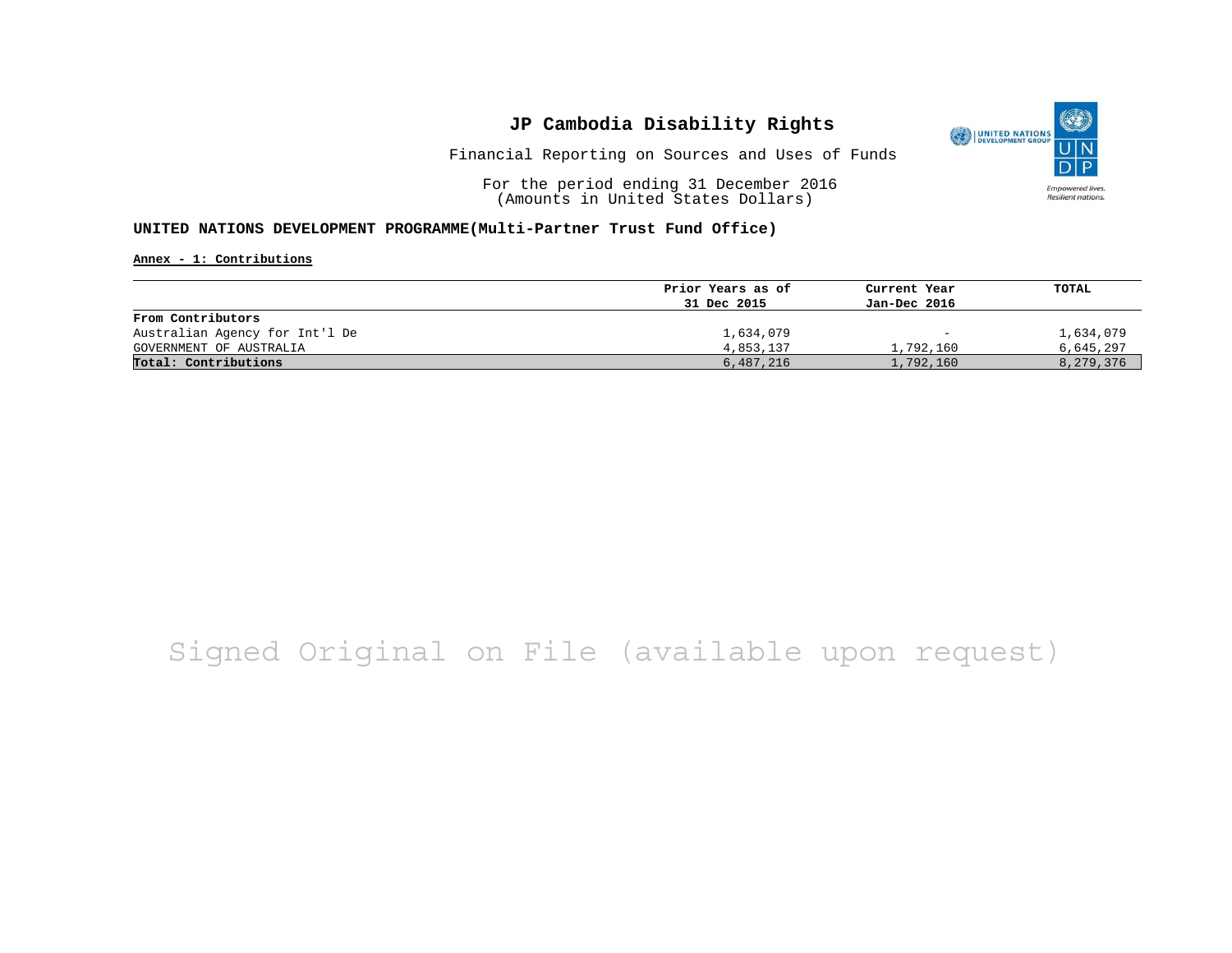

Financial Reporting on Sources and Uses of Funds

For the period ending 31 December 2016 (Amounts in United States Dollars)

### **UNITED NATIONS DEVELOPMENT PROGRAMME(Multi-Partner Trust Fund Office)**

**Annex - 2: Transfers**

|                                | Prior Years as of | Current Year | TOTAL     |
|--------------------------------|-------------------|--------------|-----------|
|                                | 31 Dec 2015       | Jan-Dec 2016 |           |
| To Participating Organizations |                   |              |           |
| UNDP                           | 2,588,366         | 715,066      | 3,303,432 |
| UNICEF                         | 2,705,136         | 747,325      | 3,452,460 |
| WHO                            | 1,128,762         | 311,833      | 1,440,595 |
|                                |                   |              |           |
| Total Transfers                | 6,422,264         | 1,774,224    | 8,196,487 |

## Signed Original on File (available upon request)